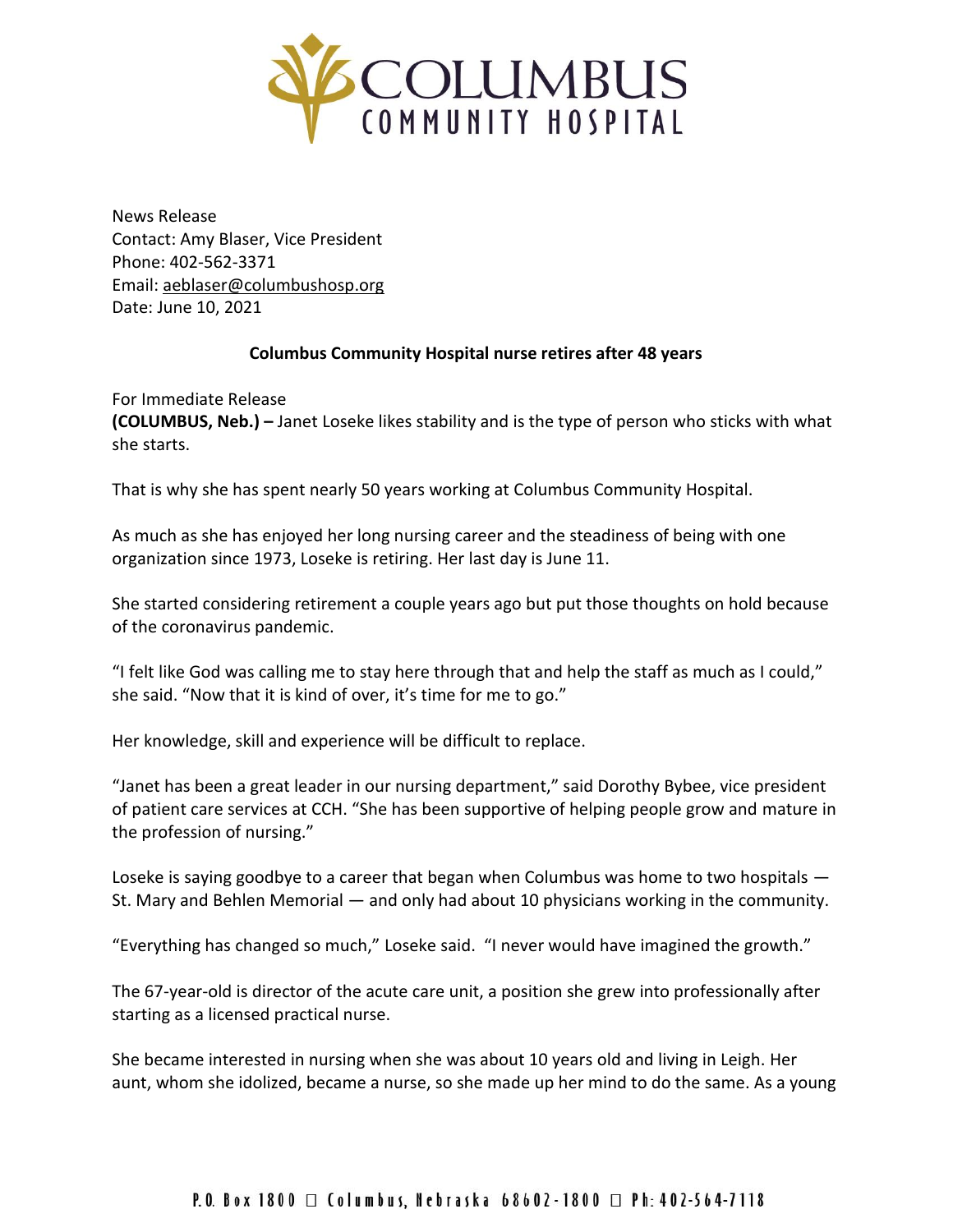

adult, Loseke enrolled at Central Community College-Columbus, then known as Platte Community College, to become an LPN.

"I was very naïve when I started," she said. "I don't think I stepped foot in a hospital aside from seeing my newborn siblings until I was in LPN school."

Loseke started working at Behlen, which later merged with St. Mary and was renamed Columbus Community Hospital. After eight years as an LPN, she went back to school at Methodist Hospital in Omaha to become a registered nurse. Later, she earned a bachelor's degree in nursing from Creighton University, also in Omaha.

She had worked for CCH nearly 30 years when she became the ACU director. In that role, she oversees the ACU, intensive care unit and infusion. She often works 10 hours a day, starting at 5 or 6 a.m.

"When people ask me what I'm going to do when I retire, I say I will sleep past 4 in the morning," Loseke said with a laugh.

Retirement plans include traveling with her husband, visiting their three children and volunteering at her church.

During her time at CCH, Loseke has been a great mentor.

"She has taught and guided so many nurses, whether that has been an older nurse or a new nurse," said Sami Wunderlich, service line coordinator in the ACU.

Paige Settje, a registered nurse in the ACU, said Loseke encourages the nursing staff in any situation.

"She's always been willing to come out of her office to help us," Settje said. "If you ever had a question or needed help with something, she is there to walk you through it."

Loseke has taken many nurses under her wing. She has a fondness for working with recent graduates and teaching nurses new skills.

"I don't think there is anyone who is more supportive of her staff than Janet Loseke, and the staff has loved her because of that," Bybee said.

Loseke's leadership skills were instrumental during the pandemic. She took on added responsibilities, including helping acquire supplies, set up negative-pressure rooms for patients, create a respite room for ACU staff and organize COVID-19 immunizations.